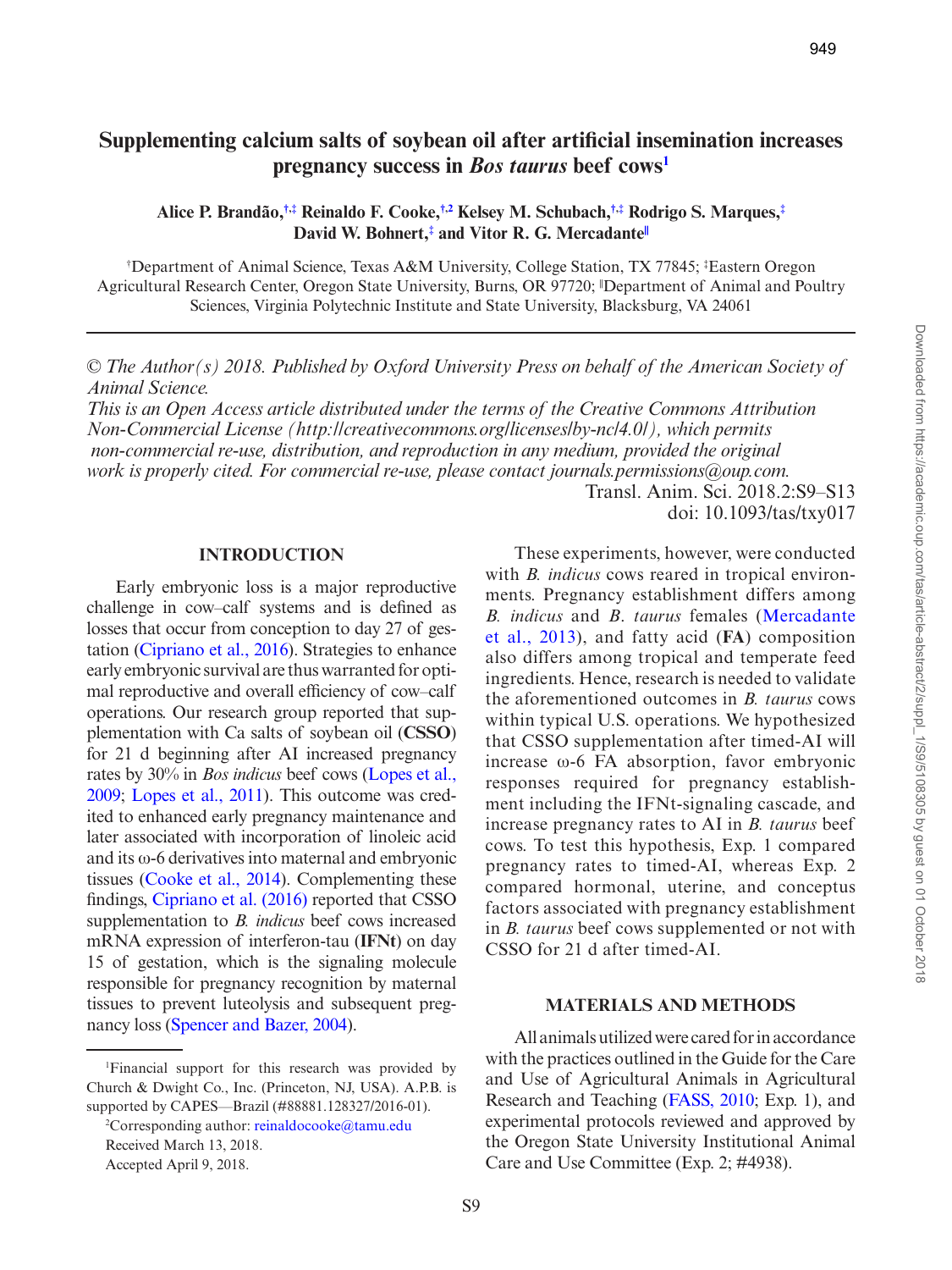## *Exp. 1*

Animals, treatments, and sampling. This experiment (days −10 to 55) was conducted in cow– calf operations  $(n = 7)$  managed by the Virginia Department of Corrections, with a total of 771 lactating, multiparous, nonpregnant Angus cows  $(age = 5.98 \pm 0.11 \text{ yr}, days postpartum = 65.2 \pm 0.6$ d, and body condition score  $[BCS] = 5.21 \pm 0.03$ . Across locations, cows were ranked by BCS and days postpartum on day −10 and allocated to a total 22 groups averaging 35 cows each (range = 22 to 50 cows/group). Groups were maintained in individual tall fescue-dominated pastures (*Festuca arundinacea*) with ad libitum access to forage, mineral supplement, and water throughout the experimental period. From days  $-10$  to  $-1$ , groups were supplemented with (as-fed basis) 100 g of ground  $corn + 100 g of soybean meal per cow daily and$ enrolled in an estrus-synchronization + fixed-time AI (day 0) protocol [\(Larson et al., 2006\)](#page-4-7). Multiple AI technicians  $(n = 11)$  and semen from different Angus sires  $(n = 13)$  were used across locations and groups but balanced between treatments within each location.

Immediately after AI (day 0), groups within each location were assigned randomly to receive the aforementioned supplement mixed with (as-fed basis) the following: 1) 100 g/cow daily of CSSO (Essentiom; Church and Dwight Co., Inc., Princeton, NJ;  $n = 11$ ) or 2) 87 g/cow daily of prilled saturated fat (Energy Booster; Milk Specialties, Eden Prairie,  $MN$ ) + 13 g/cow daily of limestone (**CON**,  $n = 11$ ). Treatments were formulated to be isocaloric, isonitrogenous, and isolipidic but differing FA composition ([Table 1\)](#page-1-0) and offered from days 0 to 21. Limestone was added to CON to balance treatment Ca content [\(Table 1\)](#page-1-0). Pregnancy rate to timed-AI was determined between days 45 and 55 after AI via transrectal ultrasonography by the presence of a viable fetus (5.0 MHz linear transducer, Ibex Pro, E.I. Medical Imaging, Loveland, CO).

## *Exp. 2*

Animals and treatments. This experiment (days −10 to 30) was conducted at the Oregon State University—Eastern Oregon Agricultural Research Center (Union station), with 90 lactating, multiparous, nonpregnant Angus × Hereford cows (age =  $6.81 \pm 0.26$  yr, days postpartum =  $63.6 \pm 1.2$  d, body weight =  $572.5 \pm 5.8$ d, and  $BCS = 5.11 \pm 0.04$ ). Cows were ranked by BCS and days postpartum and allocated to 18 pens

<span id="page-1-0"></span>**Table 1.** Nutritional profile (DM basis) of treatments<sup>a</sup>

| Item                                           | <b>CSSO</b> | <b>CON</b> |
|------------------------------------------------|-------------|------------|
| DM, $\%$                                       | 92.5        | 93.1       |
| Total digestible nutrients, $\frac{b}{b}$ %    | 122         | 122        |
| Net energy for maintenance, $\epsilon$ Mcal/kg | 3.16        | 3.23       |
| Crude protein, %                               | 19.9        | 19.6       |
| Neutral detergent fiber, %                     | 7.60        | 7.78       |
| $Ca, \%$                                       | 3.27        | 2.81       |
| FAs, $\%$                                      | 30.9        | 31.7       |
| Palmitic $(16:0)$ , %                          | 9.58        | 9.87       |
| Stearic (18:0), %                              | 1.25        | 14.23      |
| Oleic $(18:1)$ , %                             | 8.35        | 2.56       |
| Linoleic $(18:2)$ , %                          | 10.0        | 1.39       |
| Linolenic $(18:3)$ , %                         | 0.99        | 0.10       |

*a* CSSO = daily supplementation (per cow; as-fed basis) with 100 g of a soybean meal + 100 g of ground corn + 100 g of CSSO (Essentiom, Church and Dwight Co., Inc., Princeton, NJ);  $CON = daily supp$ mentation (per cow; as-fed basis) with 100 g of a soybean meal + 100 g of ground corn + 87 g of prilled saturated fat (Energy Booster 100, Milk Specialties, Eden Prairie, MN) + 13 g of limestone.

(five cows/pen) on day −10. Cows received 20 kg/ cow daily (DM basis) of grass-alfalfa and ad libitum access to water and mineral mix during the experimental period. From days −10 to 0, cows were enrolled in the same estrus-synchronization + fixed-time AI protocol ([Larson et al., 2006](#page-4-7)) and received supplementation as described in Exp. 1. Cows were inseminated on day 0 by the same technician, using semen from the same Angus bull and batch. Immediately after AI, pens were assigned randomly to receive the same treatments described in Exp. 1 ( $n = 9$  pens/treatment) from days 0 to 21.

Sampling. Blood samples were collected immediately before AI (day 0) and on days 7 and 15 of the experiment from either the coccygeal vein or artery into blood collection tubes. Transrectal ultrasonography (7.5-MHz transducer; 500 V, Aloka, Wallingford, CT) was performed concurrently with blood sampling on days 0, 7, and 15 to verify dominant follicle diameter (day 0) and estimate corpus luteum (**CL**) volume (days 7 and 15). After ultrasonography on day 15, cows diagnosed without the presence of a CL on day 0, but with a CL greater than  $0.38 \text{ cm}^3$  in volume on days 7 and 15 (two or three cows per pen; CSSO,  $n = 20$ ; CON,  $n = 24$ , were assigned to conceptus collection via transcervical flushing followed by endometrial biopsy in the uterine horn ipsilateral to the CL [\(Cipriano et al.,](#page-4-0)  [2016](#page-4-0)). All cows returned to their original pens after conceptus collection and endometrial biopsy. On day 20, blood samples were collected from the nonflushed cows (two or three cows per pen; CSSO, *n* = 25; CON, *n* = 21) into PAXgene tubes (BD Diagnostics, Sparks,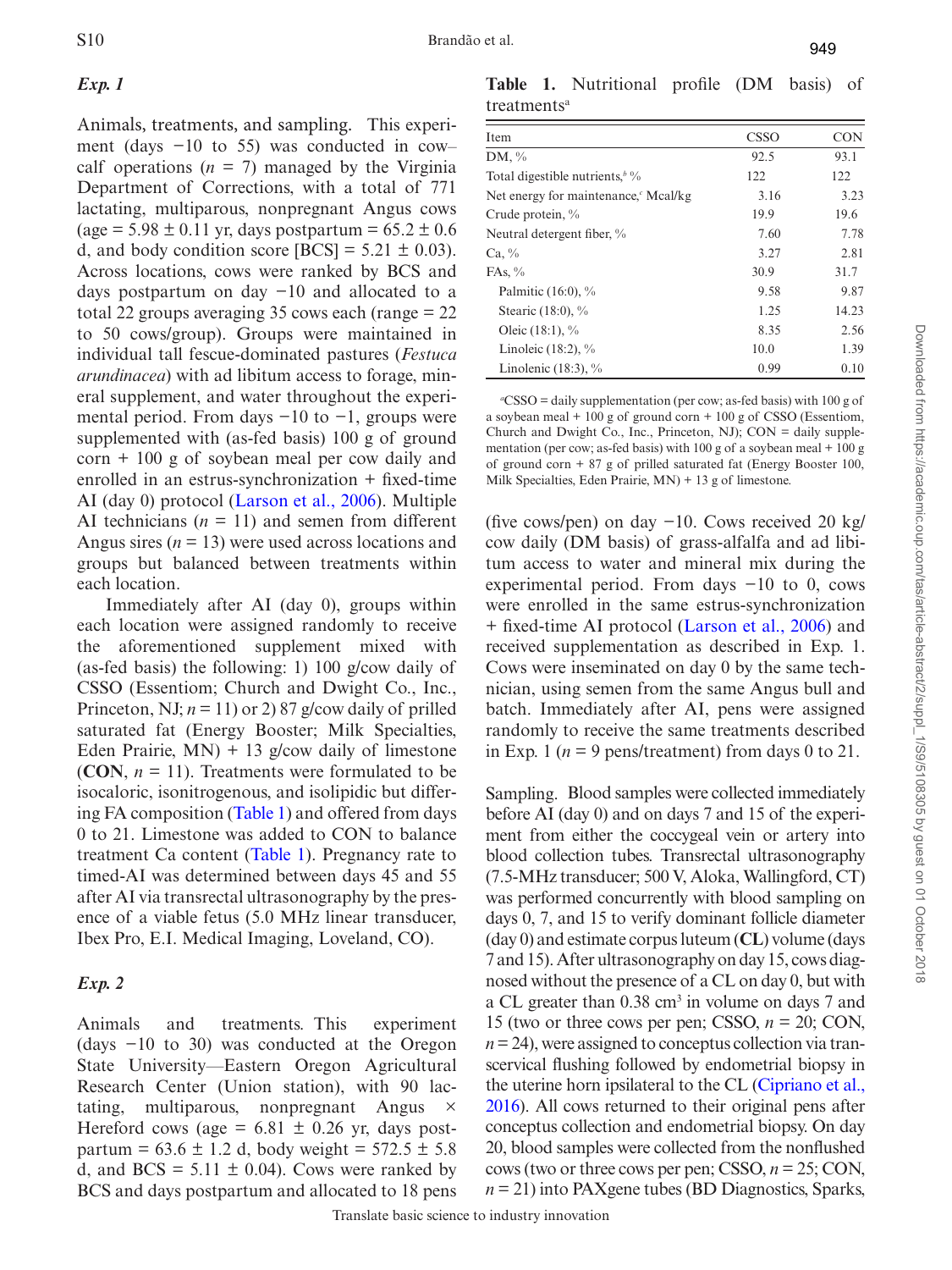MD) for whole-blood RNA extraction. On day 21, treatment administration was terminated, and blood samples were collected from the nonflushed cows on day 30 for pregnancy evaluation.

Laboratorial analysis. Blood samples collected on days 0, 7, and 15 were placed immediately on ice, centrifuged  $(2,500 \times g$  for 30 min; 4 °C) for plasma harvest and stored at −20 °C on the same day of collection. Samples were analyzed for FA concentrations ([Cipriano et al., 2016\)](#page-4-0). Samples collected on days 7 and 15 from cows that did not have a CL on day 0, but with a CL greater than  $0.38 \text{ cm}^3$  in volume concurrently with blood collection [\(Cipriano](#page-4-0) [et al., 2016](#page-4-0)), were analyzed for progesterone concentrations using a chemiluminescent enzyme immunoassay (Immulite 1000; Siemens Medical Solutions Diagnostics, Los Angeles, CA). Plasma samples collected on day 30 were analyzed for pregnancy-associated glycoproteins (BioPRYN; Gold Standard Labs, Bowling Green, KY) for evaluation of pregnancy status.

Conceptus and endometrial samples, as well as blood samples collected in PAXgene tubes were stored as in [Cipriano et al. \(2016\)](#page-4-0). Total RNA was extracted from tissue samples collected from cows that had a conceptus and from whole blood samples collected on day 20 from cows diagnosed as pregnant on day 30, for mRNA expression analysis by reverse transcription-polymerase chain reaction as described by [Cipriano et al. \(2016\).](#page-4-0)

#### *Statistical Analyses*

Quantitative and binary data were analyzed, respectively, with the MIXED and GLIMMIX procedures of SAS (SAS Institute Inc., Cary, NC) and Satterthwaite approximation to determine the denominator df for the tests of fixed effects. Data from Exp. 1 were analyzed using group as experimental unit, whereas model statements contained the effect of treatment and included group (treatment  $\times$  location), cow (group), and location as random variables. Pregnancy rates to timed-AI also included sire and AI technician as random variables. Data from Exp. 2 used pen as experimental unit, as well as pen (treatment) and cow (pen) as random variables. Model statements contained the effects of treatment, in addition to day and the resultant interaction for repeated measures. Plasma FA concentrations were analyzed using values from day 0 as an independent covariate. The specified term for all repeated statements was day, with cow (pen) as subject, and the covariance structure used was first-order autoregressive based on the smallest Akaike information criterion. Results are reported as least square means and separated using LSD. Significance was set at  $P \leq 0.05$ , and tendencies were determined if  $P > 0.05$  and  $P \le 0.10$ .

#### **RESULTS AND DISCUSSION**

## *Exp. 1*

Cows supplemented with CSSO had greater  $(P < 0.01)$  pregnancy rates to timed-AI compared with CON cows  $(60.2\%$  vs. 51.7%, respectively;  $SEM = 4.2$ , supporting our hypothesis and corroborating with our previous research in *B. indicus* cattle ([Lopes et al., 2009](#page-4-1); [Lopes et al., 2011\)](#page-4-2).

According to 2017 average prices of the CSSO source (Essentiom; \$2.65/kg) and feed ingredients in the Pacific Northwest (\$0.39/kg of soybean meal and \$0.18/kg of corn; [USDA-Agricultural](#page-4-8) [Marketing Service, 2017](#page-4-8)), the cost of purchasing the CSSO-based supplement used herein to feed 300 cows for 21 days was \$1,997. In turn, the increase in pregnancy rates to timed-AI observed with CSSO supplementation would result in 26 more pregnancies by 300 cows. Assuming that all cows would calve and wean a 230-kg calf at 7 months of age, supplementing CSSO would increase weaning returns by \$21,528 (US\$ 3.6/kg of body weight across genders, [USDA-Agricultural Marketing](#page-4-8) [Service, 2017](#page-4-8)), resulting in a return on investment of 1,078% based on feed purchase only. Additional expenses associated with labor and feeding logistics were not included herein, as these vary according to operation, cowherd size, location, and many other factors. Nevertheless, these results indicate that post-AI CSSO supplementation may be an alternative to economically benefit commercial U.S. cow– calf operations.

## *Exp. 2*

Plasma concentrations of individual and total identified FA did not differ ( $P \ge 0.18$ ; data not shown) between CSSO-supplemented and CON cows on day 0, indicating that cows in both treatments had similar plasma FA concentrations and profile before timed-AI. During the experimental period, CSSO-supplemented cows had greater  $(P < 0.01)$  mean concentrations of plasma linoleic, PUFA, linoleic:linolenic ratio, and ω-6 FA compared with CON cows (Table 2). In turn, CON cows had greater ( $P \le 0.02$ ) mean concentrations of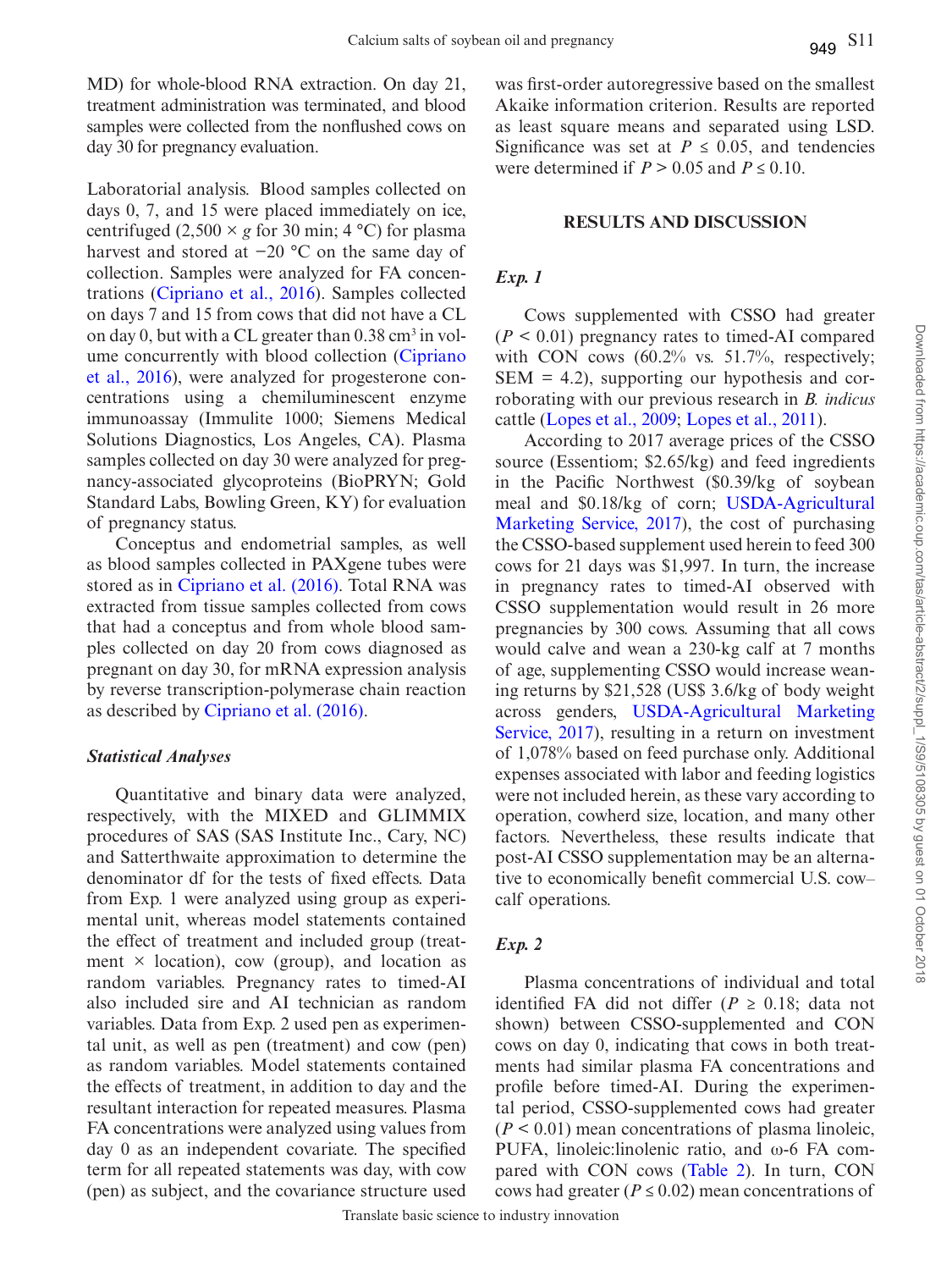949

<span id="page-3-0"></span>Table 2. Plasma FA concentrations (µg/mL of plasma) in beef cows supplemented with CSSO  $(n = 9)$  or prilled saturated fat (CON;  $n = 9$ ) in Exp. 2*<sup>a</sup>*

| Item                              | <b>CSSO</b> | <b>CON</b> | <b>SEM</b> | P value |
|-----------------------------------|-------------|------------|------------|---------|
| Palmitoleic (16:1)                | 5.60        | 6.62       | 0.22       | < 0.01  |
| Oleic $(18:1)$                    | 55.3        | 63.3       | 2.3        | 0.02    |
| Linoleic $(18:2, \omega$ -6)      | 223         | 149        | 4.7        | < 0.01  |
| Linolenic $(18:3, \omega-3)$      | 94.5        | 114        | 3.3        | < 0.01  |
| Docosadienoic $(22:2, \omega$ -6) | 14.5        | 17.1       | 0.7        | 0.03    |
| <b>Total saturated FAs</b>        | 249         | 255        | 10         | 0.69    |
| Total monounsaturated FAs         | 64.2        | 69.8       | 3.9        | 0.33    |
| Total polyunsaturated FAs         | 371         | 311        | 11         | < 0.01  |
| $\omega$ -3                       | 105         | 123        | 3          | < 0.01  |
| $(D-6)$                           | 263         | 192        | 8          | < 0.01  |
| Ratio linoleic: linolenic acid    | 2.53        | 1.56       | 0.03       | < 0.01  |
| Total identified FAs              | 679         | 642        | 21         | 0.24    |

*a* Treatments were offered from day 0 (timed-AI) to 21 of the experiment. Blood samples were collected from all cows on days 0, 7, and 15. Values obtained on day 0 served as covariate; therefore, values reported are covariately adjusted means across days 7 and 15.

plasma palmitoleic, oleic, linolenic, docosadienoic, and  $\omega$ -3 FA compared with CON cows ([Table 2](#page-3-0)). These results corroborate the FA content and profile of the CSSO treatment (predominantly linoleic acid), given that plasma FA concentrations directly reflects intake and duodenal flow of FA [\(Cooke](#page-4-3) [et al., 2014](#page-4-3)).

Diameter of the dominant follicle on day 0 was similar  $(P = 0.14)$  between CSSO-supplemented and CON cows (Table 3). No treatment differences were detected ( $P \ge 0.73$ ) for plasma progesterone concentration and CL volume during the experiment ([Table 3\)](#page-3-1). These results suggest that CSSO supplementation improves reproductive performance (as in Exp. 1) in *B. taurus* cows independently of CL development and circulating progesterone concentrations during early gestation ([Cipriano et al., 2016\)](#page-4-0).

A treatment effect was detected for mRNA expression of IFNt, which was greater ( $P \le 0.03$ ) in conceptuses from CSSO-supplemented vs. CON cows [\(Table 4](#page-3-2)). This outcome supports our hypothesis that CSSO supplementation enhances the IFNtsignaling cascade ([Spencer and Bazer, 2004\)](#page-4-4) and increases pregnancy success as in Exp. 1, corroborating with similar outcomes in *B. indicus* cattle consuming tropical feed ingredients [\(Lopes et al.,](#page-4-1) [2009](#page-4-1); [Lopes et al., 2011;](#page-4-2) [Cipriano et al., 2016](#page-4-0)). No treatment effects were detected  $(P = 0.30)$  for mRNA expression of *prostaglandin E synthase* nor mRNA expression of *cyclooxygenase-2* and *prostaglandin E synthase* in the endometrium [\(Table 4](#page-3-2)). Hence, CSSO supplementation to *B. taurus* beef

<span id="page-3-1"></span>**Table 3.** Ovarian variables in beef cows supplemented with CSSO or prilled saturated fat (CON) in Exp. 2*<sup>a</sup>*

| Item                                                 | CSSO | <b>CON</b> | <b>SEM</b> | P value |  |
|------------------------------------------------------|------|------------|------------|---------|--|
| Dominant follicle diameter<br>$(\text{day } 0)$ , mm | 16.6 | 15.7       | 0.44       | 0.14    |  |
| Corpus luteum volume, cm <sup>3</sup>                | 7.11 | 7.00       | 0.35       | 0.83    |  |
| Plasma progesterone, ng/mL                           | 4.20 | 435        | 0.32       | 0.73    |  |

*a* Treatments were offered from day 0 (timed-AI) to 21 of the experiment. Transrectal ultrasonography (7.5-MHz transducer; 500V, Aloka, Wallingford, CT) was performed on days 0, 7, and 15 of the experiment. Blood samples were collected for progesterone analysis on days 7 and 15. Results reported for corpus luteum and progesterone are means across days 7 and 15.

<span id="page-3-2"></span>**Table 4.** Expression of genes associated with pregnancy establishment in the endometrium, conceptus, and blood from beef cows supplemented with CSSO or prilled saturated fat (CON) in Exp. 2*<sup>a</sup>*

| Item                                     | CSSO | <b>CON</b> | <b>SEM</b> | P value |
|------------------------------------------|------|------------|------------|---------|
| Endometrium <sup>b</sup>                 |      |            |            |         |
| Cyclooxygenase-2                         | 4.88 | 5.11       | 1.32       | 0.89    |
| Prostaglandin E synthase                 | 5.76 | 7.40       | 1.10       | 0.30    |
| Conceptus <sup>2</sup>                   |      |            |            |         |
| <b>IFNt</b>                              | 21.3 | 12.1       | 34         | 0.05    |
| Prostaglandin E synthase                 | 2.22 | 2.50       | 0.48       | 0.69    |
| $B$ lood cells <sup><math>c</math></sup> |      |            |            |         |
| Interferon-stimulated gene 15            | 43.1 | 29.8       | 4.6        | 0.04    |
| Myxovirus resistance 2                   | 20.2 | 20.1       | 2.7        | 0.98    |
| 20,50-oligoadenylate synthetase          | 26.8 | 18.3       | 2.7        | 0.03    |

*a* Treatments were offered from day 0 (timed-AI) to 21 of the experiment. Values are expressed as relative fold change compared to threshold cycle of reference genes analyzed within the same sample ([Cipriano](#page-4-0)  [et al., 2016\)](#page-4-0).

*b* Conceptus were collected via transcervical flushing, and endometrial biopsy was performed on day 15 from 44 cows (CSSO,  $n = 20$ ; CON,  $n = 24$ ). Only samples from cows with a retrieved conceptus were analyzed.

*c*Blood samples were collected from nonflushed cows (CSSO,  $n = 25$ ; CON,  $n = 21$ ) on day 20 of the experiment whole-blood RNA extraction. Only samples from cows diagnosed as pregnant on day 30 were analyzed.

cows increased expression of IFNt in the conceptus without modulating expression of prostaglandin-related genes in conceptus and endometrial tissues on day 15 of gestation.

Synthesis of IFNt by the conceptus upregulates mRNA expression of interferon-stimulated genes (**ISG**) in circulating blood leukocytes. For this reason, mRNA expression of ISGs in whole blood has been used evaluate IFNt production and conceptus development from days 15 to 22 of gestation ([Cipriano et al., 2016](#page-4-0)). Accordingly, blood mRNA expression of the ISGs *interferon-stimulated gene 15* and *20,50-oligoadenylate synthetase* on day 20 of the experiment was greater ( $P \le 0.04$ )